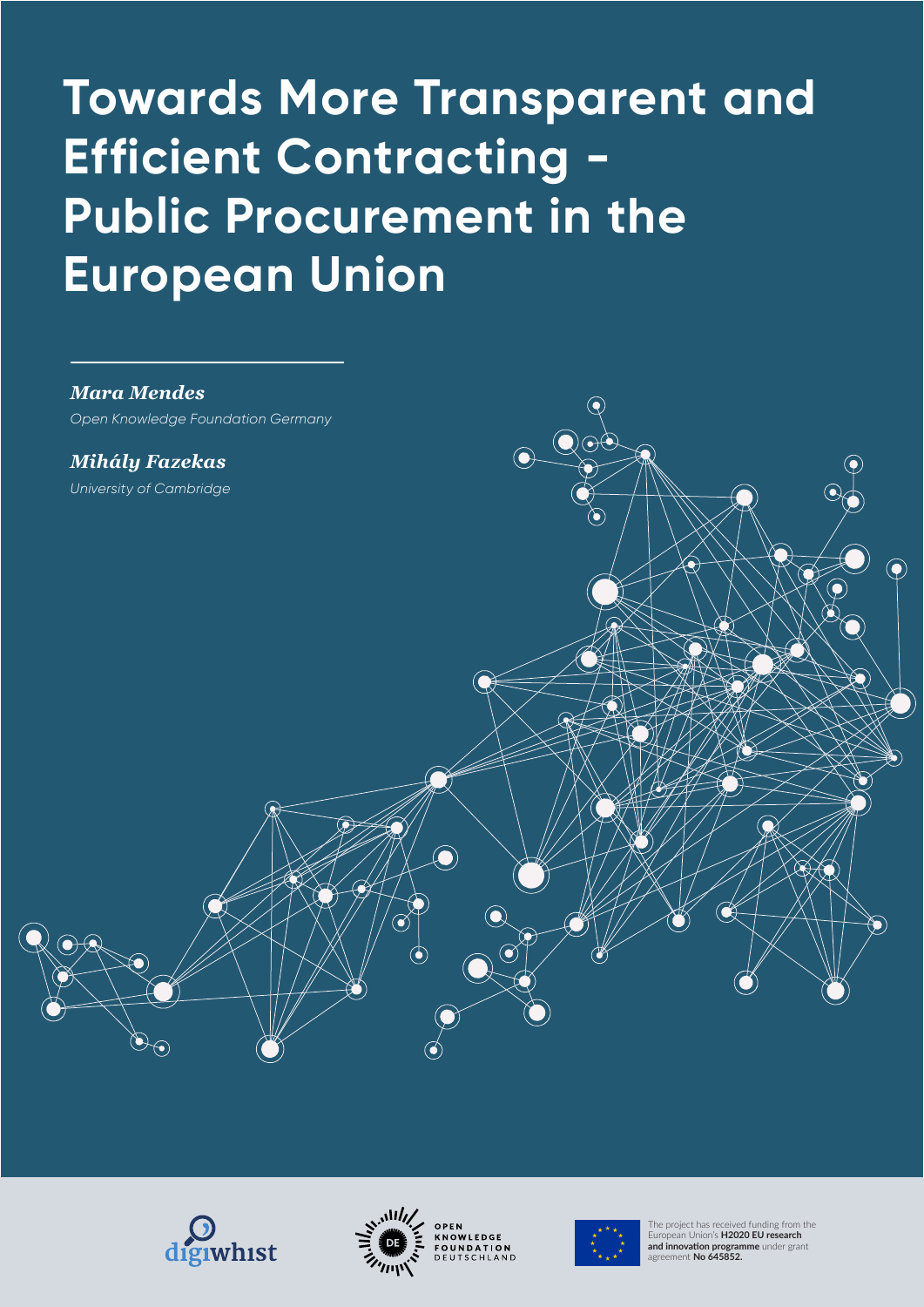# **THE ISSUE**

#### BACKGROUND

Approximately 15% of the EU's Gross Domestic Product is spent every year on procuring goods and services, and some estimates indicate that corruption increases the cost of government contracts by 20 - 25%. It is even more worrying that corruption in public procurement compromises widely supported public goals, such as building safe highways, high quality school buildings, or delivering medicine in time. These are a few of the main reasons why more research needs

to be done on how to make public procurement more efficient and transparent. Addressing this gap is what the EU-funded, large-scale project **DIGIWHIST** does. This policy paper presents key data challenges in public procurement and proposes recommendations to improve the state of data and data use for better outcomes.

### OPEN DATA AND PUBLIC PROCUREMENT

In the 34 European countries examined by DIGIWHIST<sup>1</sup>, public procurement is regulated by national and supranational (EU) legislation. This means procurement processes and their publications are governed by monetary values (thresholds). Those thresholds determine the

## ABOUT DIGIWHIST

DIGIWHIST, an EU Horizon 2020 funded project, brings together six European research institutes, with the aim of empowering society to combat public sector corruption. DIGIWHIST's goal is simultaneously to increase trust in governments and improve the efficiency of public spending across Europe.

It will do this through the systematic collection, structuring, analysis, and broad dissemination of information on public procurement and on mechanisms that increase accountability of public officials in all EU and some neighbouring countries (those include 28 EU Member States, the European Union, Armenia, Georgia, Iceland, Norway, Serbia, and Switzerland).

The project will compile and evaluate micro-level data using information from individual public procurement transactions and winning firms' finance and ownership structures. This data will be linked to information on aggregate asset and income declarations data in order to detect potential conflicts of interest in the system of public procurement, and more specifically, to identify systemic vulnerabilities in the respective legislations and their implementation.

<sup>1 -</sup> Cingolani, L., Fazekas, M., Kukutschka, R. and Tóth, B. (2016). Towards a comprehensive mapping of information on public procurement tendering and its actors across Europe. DIGIWHIST deliverable D1.1, see: http://digiwhist.eu/publications/towards-a-comprehensive-mapping-of-information-on-a-procurement-tendering-and-its-actors-across-europe/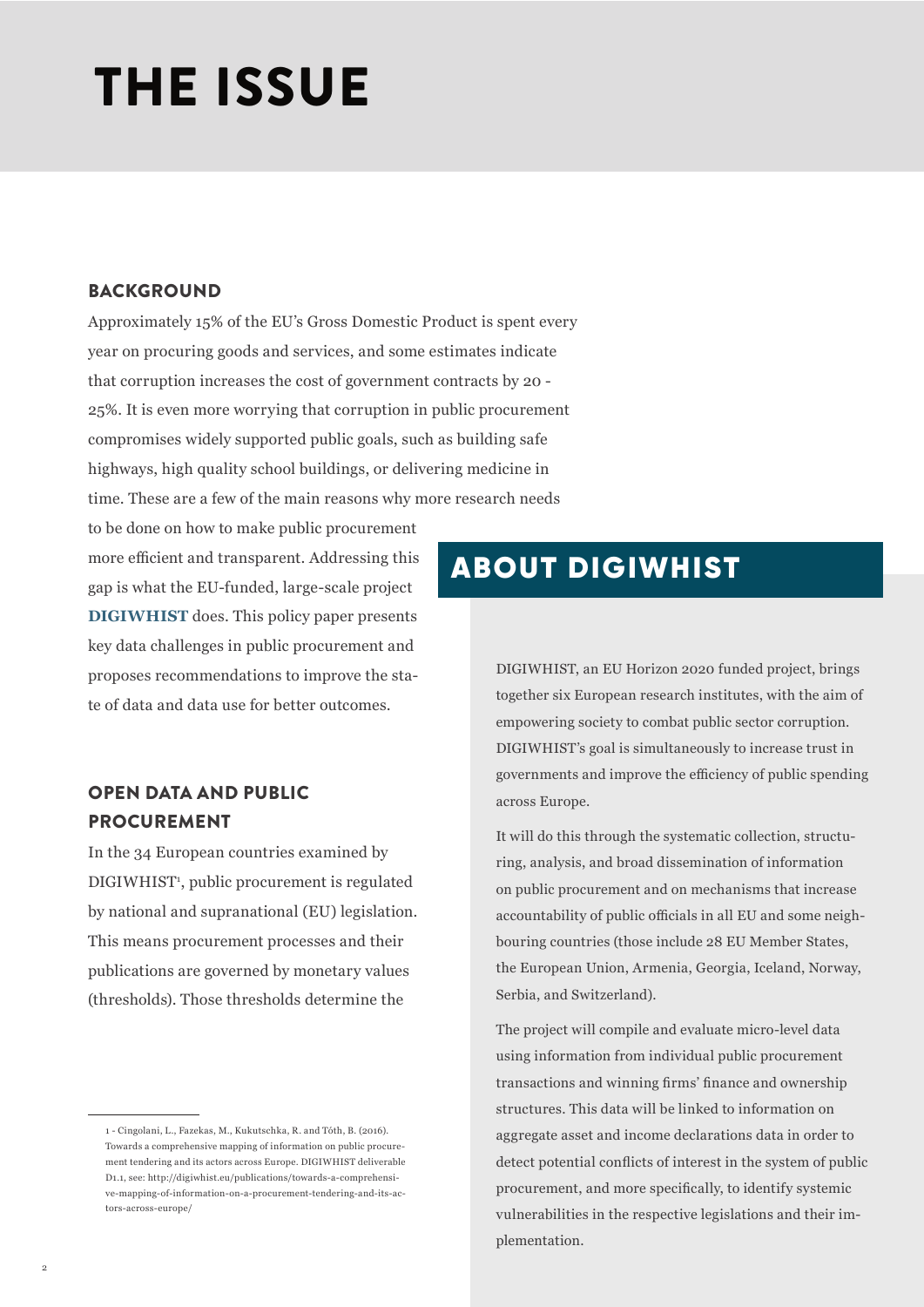way a tender has to be published at the national level and whether it has to be advertised at the European Union level. The latter is done on the European procurement platform Tenders Electronic Daily  $(TED)<sup>2</sup>$ .

Procurement procedures involve a variety of stakeholders: procurement officers who design and implement tenders, experts who advise on content (e.g. engineers, medical staff) and bidders who bid on the actual tender. In addition, public procurement procedures are interesting for citizens who may want to find out what progress has been made in the construction of a public building or about who won the contract to supply their school canteen, for example. Linking procurement data with other datasets such as budget data creates even richer information on how money is spent.

Efficient public spending has increasingly become a focus of transparency advocates, with organisations across the globe launching projects aimed at increasing transparency in public procurement. The Open Contracting Partnership has developed a publication standard, and many NGOs have developed risk indicators across Europe. For its focus countries, DIGIWHIST has developed a set of variables under which procurement data for all 34 countries is analysed and published on one generic portal for easy comparison across borders. Indicators measuring transparency, corruption risks, and administrative quality are also applied to the datasets.

#### THE PROBLEM

Most countries that have been examined in DIGIWHIST research fail to publish their procurement data to an acceptable minimum standard. Many well-governed countries such as Sweden or Germany publish only those tenders which are regulated by EU Directives in a transparent and data-rich manner. Here, TED is the most reliable resource for open public procurement data. This is in striking contrast with Eastern European countries such as Romania or Croatia, which have introduced low reporting thresholds of only a couple of thousand

<sup>2 -</sup> Tenders Electronic Daily, see http://ted.europa.eu/TED/main/HomePage.do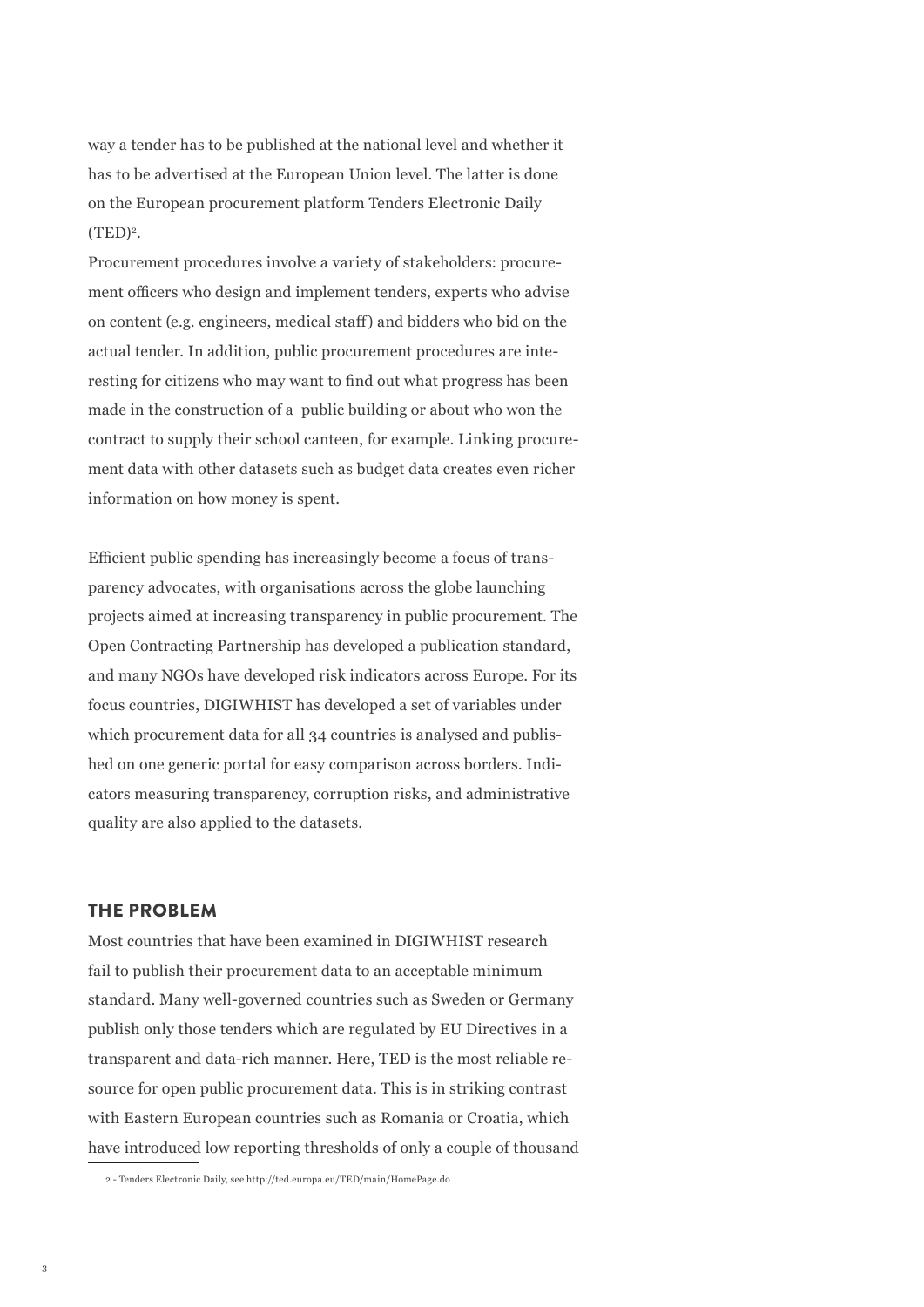euros. This has made their procurement spending not only transparent, but also more competitive. With a few exceptions such as Italy and Estonia, no government publishes information on contract implementation, making it impossible to know what happens after the contract is awarded — for example, did the suppliers deliver on time and budget?

In addition to the lack of publicized information on the whole tender cycle, the sources on which procurement data is published can vary greatly and may even require the payment of a fee, making it very difficult for citizens to find the information they are interested in. Even on TED, some of the required fields are either not filled out or not filled in a standardised way, which makes locating a given tender as well as comparing different tenders sometimes impossible. All these obstacles create an opaque environment in which procurement practitioners, bidders, and citizens find themselves.

#### OPPORTUNITIES AND BENEFITS

Publishing procurement data in an open data format opens a wide range of opportunities. It empowers governments to produce better analytics, which creates vast learning opportunities across authorities. Better and more accessible data can also be used by potential and actual bidders to assess opportunities and evaluate their own performance internally. This would ultimately lead to more competition and ideally better outcomes.

The availability of procurement spending statistics is also a challenge at the EU level, in spite of extensive EU-wide regulations. Such data would enable civil societies to better understand government performance and enable civil society to hold governments more accountable.





*Only a few countries publish information on contract implementation (full coverage was only available until 2012 in case of Hungary)*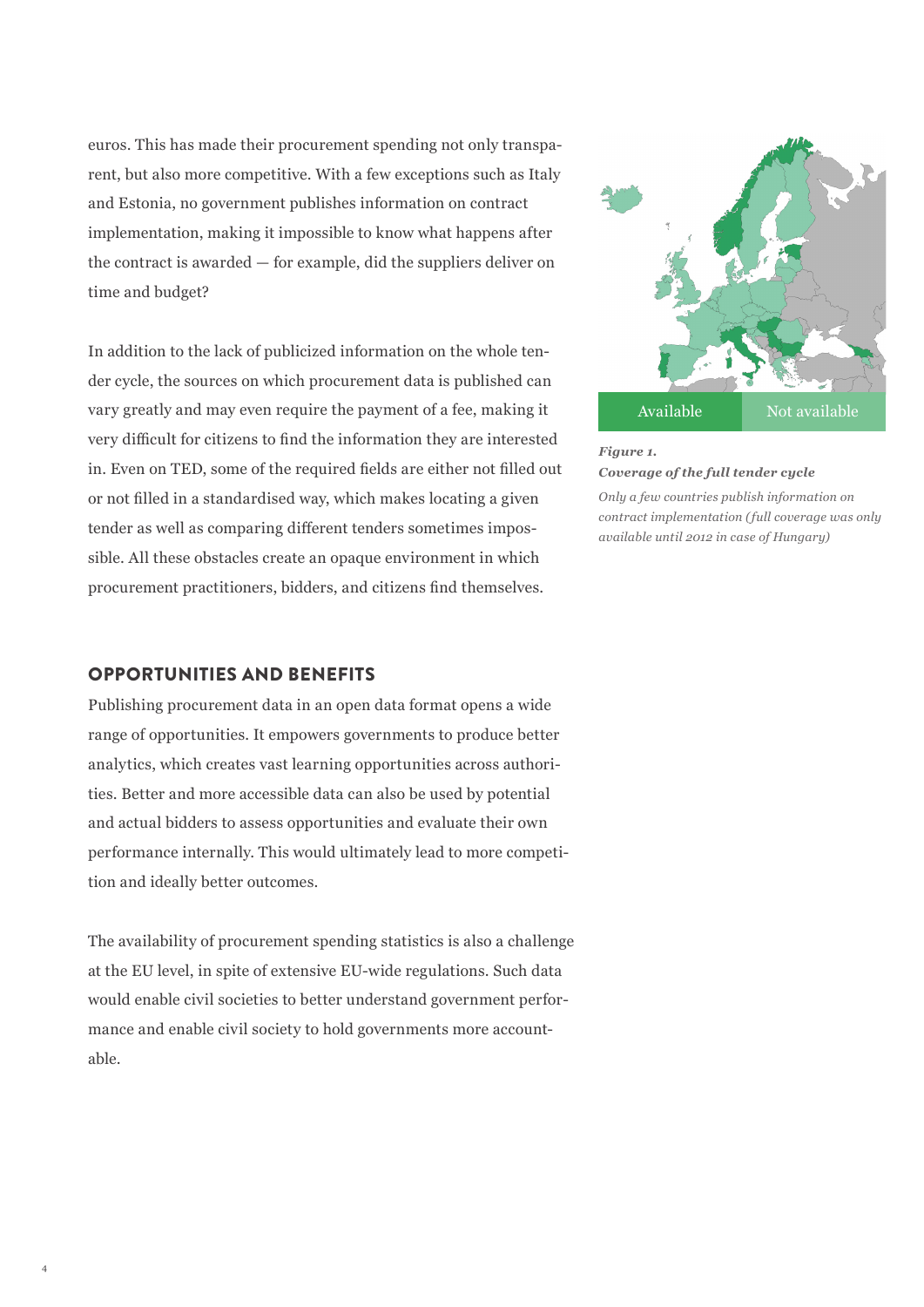## **RECOMMENDATIONS** RECOMMENDATIONS

#### 1. GOVERNMENTS SHOULD SET UP A COMPREHENSIVE CENTRAL PUBLIC PROCUREMENT PLATFORM

Providing comprehensive public procurement information free of charge in an easy-to-use format to all interested parties is expected to increase market transparency, decrease transaction costs, and facilitate government accountability. Hence, a well-functioning central public procurement platform should contribute to achieving value for money in public procurement as well as increase integrity throughout the public sector. The DIGIWHIST portal opentender. eu, featuring all of the above, is in development and will be launched in 2017.

#### 2. GOVERNMENTS SHOULD COMMIT TO PUBLISHING PROCUREMENT DATA BY DEFAULT IN AN OPEN DATA FORMAT

Publishing public procurement data in a timely, simple, and easy-to-understand format and publishing information as machine readable data are essential for lowering the barriers to data use and reuse by all stakeholders. As recommended by international civil society organisations like the Open Knowledge Foundation, the Sunlight Foundation, or the Open Contracting Partnership, governments must adhere with machine-readable file formats such as CSV, JSON and XML to ensure usability. Users should be also able to download data in bulk either as .csv or through an API. The number of data publication forms should be kept to the very minimum in order to minimize complexity facilitating stakeholder engagement with the data.

#### 3. GOVERNMENTS SHOULD PRESCRIBE LOW REPORTING THRESHOLDS WITH THE SAME REGULATORY FRAMEWORK FOR ALL PUBLIC BODIES AND SPENDING AREAS

Governments should implement low monetary publication thresholds and apply public procurement rules to all public bodies and spending areas. Ideally monetary thresholds should be between 0€ and  $5,000 \in \mathcal{S}$  so that most public spending through public procurement systems is transparently published and regulated. In order to carefully balance the demand for transparency and the associated administrative burden, a lighter regime could be applied to the smallest value contracts, with full procedural and transparency rules applied for higher value contracts starting from about 30-40,000€.

#### 4. GOVERNMENTS SHOULD INCREASE THE DEPTH OF PROCUREMENT DATA PUBLISHED

This should include:

- publish public procurement data relating to the whole procurement cycle on existing public procurement platforms including at a minimum call for tenders, contract awards and contract completion/ implementation announcements.
- publish information on amendments, modifications, and failed tenders in a structured and reliable format so that up-to-date information is available on all tenders.
- publish at least a minimum set of variables essential for government accountability and transparency of bidding, such as the description of the purchase, information on bidders and subcontractors, final payments, contract performance, and unique organisational identifiers.

.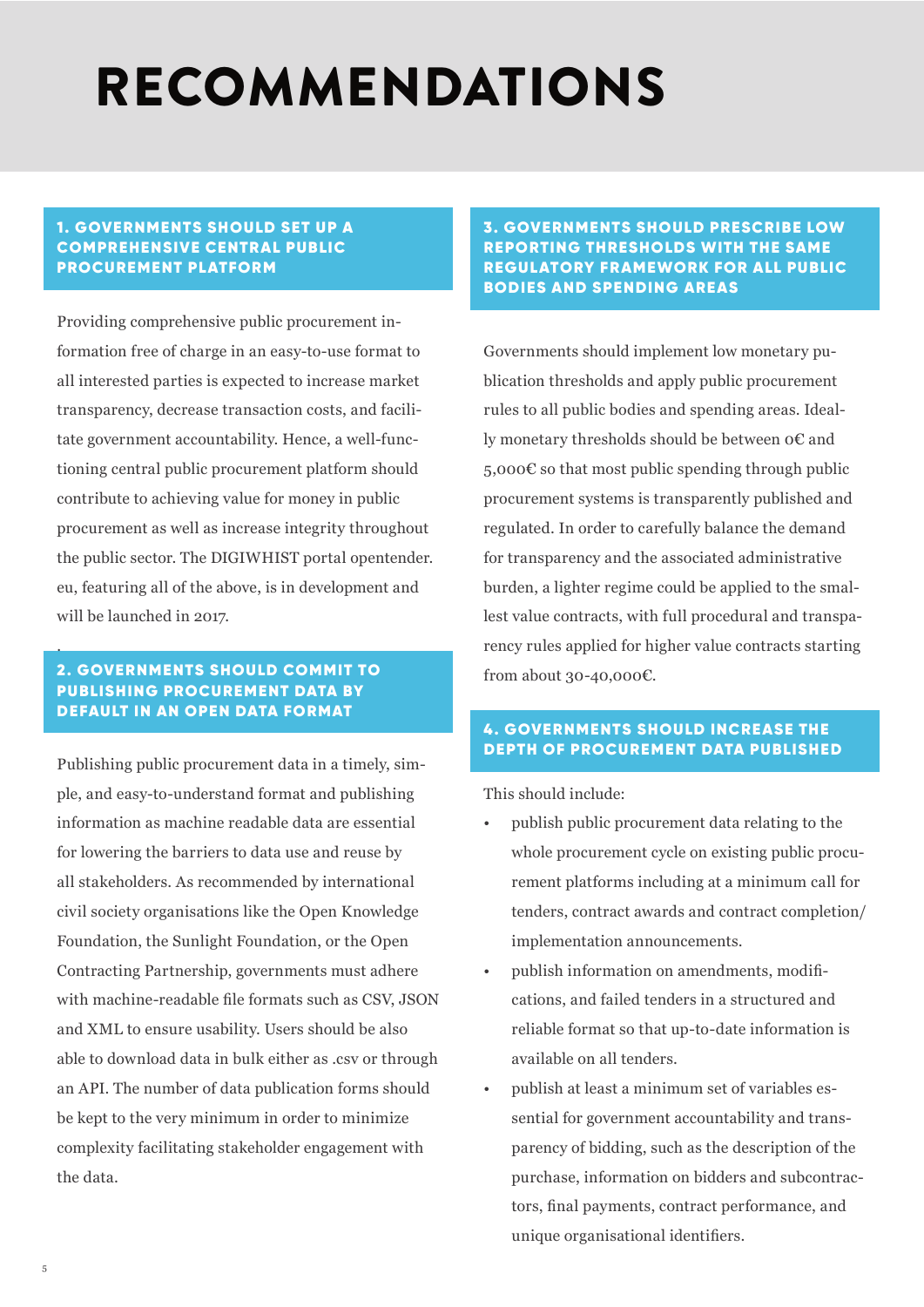#### 5. GOVERNMENTS SHOULD FACILITATE THE LINK BETWEEN PUBLIC PROCUREMENT DATA AND FURTHER DATASETS

We recommend that governments establish the link between public procurement data and related datasets describing organisational behavior and performance using common organisational and contract IDs throughout different data systems, such as public procurement, payments, company registry, and court rulings.

#### 6. GOVERNMENTS SHOULD LINK PUBLIC PROCUREMENT ANNOUNCEMENTS TO ORIGINAL PROCUREMENT DOCUMENTS BY DEFAULT

Those should include the full tender documentation and maps, plans, etc. Ideally, signed contracts should also be linked and easily available. Here, information on sub-contractors as well as contract amendments, invoices, and completion reports submitted should be linked to the dataset. Submitted bids or at least parts of them may be exempt from these stringent transparency rules for protecting commercially sensitive information or privacy of individuals.

#### 7. GOVERNMENTS SHOULD INTRODUCE CONTROL MECHANISMS TO ENSURE DATA QUALITY IS MAINTAINED

We recommend that existing data reporting requirements are adequately enforced and data quality is increased to the legally mandated minimum throughout Europe. To ensure that all required data fields are filled out with truthful information, governments should consider introducing centralised control mechanisms and penalties for non-compliance.

#### 8. GOVERNMENTS SHOULD LOWER BUREAUCRATIC BURDEN BY LINKING PUBLICATION SYSTEMS TO TENDER, CONTRACT AND PAYMENT MANAGEMENT **SYSTEMS**

If administrative datasets are linked, the officially verified (and supposedly correct) information should be automatically added to public procurement records to lower public procurement administrators' administrative burden as well as minimize the risk of erroneous data entry.

#### 9. GOVERNMENTS SHOULD ENCOURAGE THE REGULAR USE OF PUBLIC PROCUREMENT DATA BOTH INSIDE AND OUTSIDE GOVERNMENTS

Governments who are the principal data guardians should promote the use of public procurement data within government and facilitate data reuse by non-governmental stakeholders such as civil society watchdogs and data provider firms. The use of public procurement data should be facilitated first by creating direct feedback mechanisms throughout the entire procurement process cycle (i.e. planning, tendering, awarding, implementation) involving all stakeholders from within and outside government.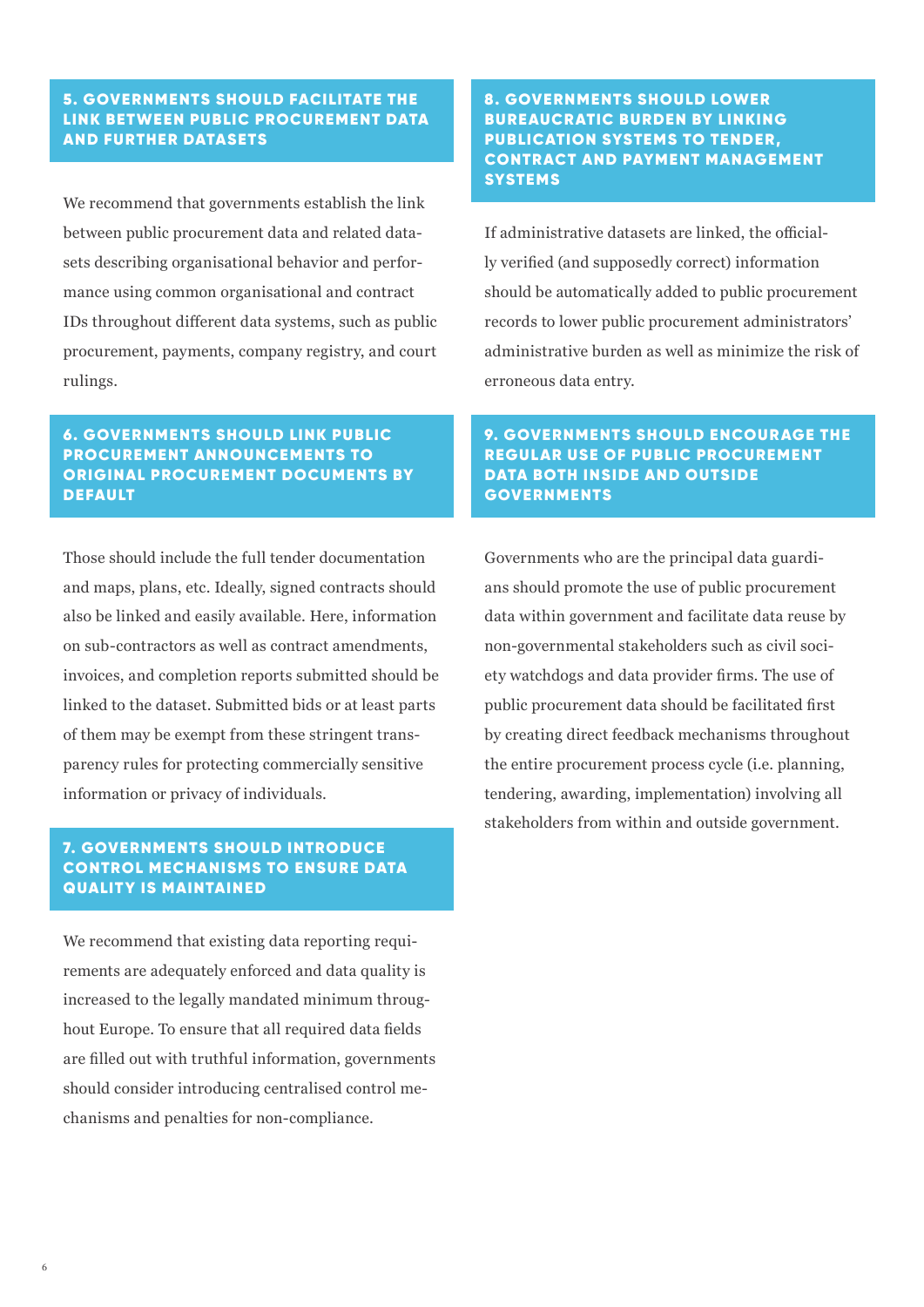#### RESOURCES AND ADDITIONAL INFORMATION

Cingolani, L., Fazekas, M., Kukutschka, R. and Tóth, B. (2016). Towards a comprehensive mapping of information on public procurement tendering and its actors across Europe. DIGIWHIST deliverable D1.1, see: http://digiwhist.eu/publications/ towards-a-comprehensive-mapping-of-information-on-public-procurement-tendering-and-its-actors-across-europe/

Coviello, D., & Mariniello, M. (2014). Publicity requirements in public procurement: Evidence from a regression discontinuity design. Journal of Public Economics, 109, 76–100.

Czibik, Á., Tóth, B., & Fazekas, M. (2015). How to Construct a Public Procurement Database from Administrative Records? With examples from the Hungarian public procurement system of 2009-2012. Government Transparency Institute: Budapest.

Fazekas, M. and Toth, B. (2016) Assessing the potential for detecting collusion in Swedish public procurement. KKV: Stockholm. Available at: http://www.konkurrensverket.se/globalassets/publikationer/uppdragsforskning/forsk\_rapport\_2016-3.pdf

G20: G20 Principles for promoting integrity in public procurement. Available at: http://g20.org.tr/wp-content/uploads/2015/11/G20-PRINCIPLES-FOR-PROMO-TING-INTEGRITY-IN-PUBLIC-PROCUREMENT.pdf

International Open Data Charter. Available at: http://opendatacharter.net/principles/

OECD/Sigma. (2014). The Principles of Public Administration. Paris: OECD/Sigma.

OECD. (2007). Integrity in Public Procurement. Good Practice from A to Z. Paris: OECD.

OECD (2016) Public Procurement Toolbox. Country case: Stakeholder engagement during the construction of Heathrow Airport Terminal 5. Available at: https://www. oecd.org/governance/procurement/toolbox/search/stakeholder-engagement-during-construction-heathrow-airport-terminal-5.pdf

Open Knowledge Foundation Open Data Handbook. Available at: http://opendatahandbook.org and the Procurement Open Data Guidelines by the Sunlight Foundation. Available at: https://sunlightfoundation.com/procurement/opendataguidelines/.

Open Government Guide. Public Procurement. Disclose key documents and data. Available at: http://www.opengovguide.com/commitments/publish-key-documents-and-data/

Open Government Guide. Public Procurement. Link open contracting data with other sources of data. Available at: http://www.opengovguide.com/commitments/linkopen-contracting-data-with-other-sources-of-data/

Šípoš, G., Samuek, S., & Martin, K. (2015). Not in force until published online. What the radical transparency regime of public contracts achieved in Slovakia. Bratislava: Transparency International Slovakia.

Van Den Heuvel, G. (2006). The Parliamentary Enquiry on Fraud in the Dutch Construction Industry Collusion as Concept Between Corruption and State-Corporate Crime. Crime, Law and Social Change, 44(2), 133–151.